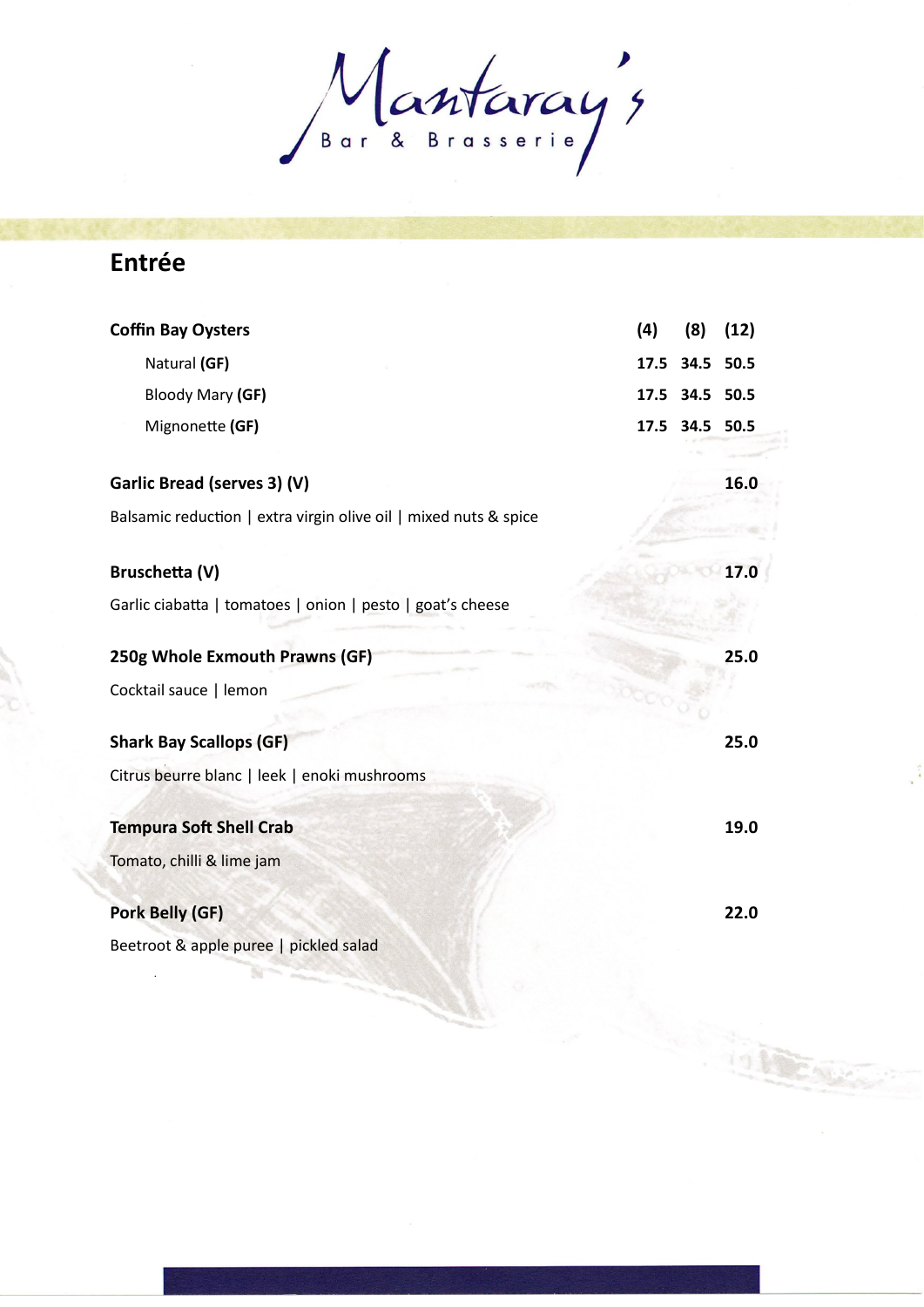Mantaray's

## **Main**

| <b>Exmouth Garlic Prawns (GF)</b>                                                         | 42.0 |
|-------------------------------------------------------------------------------------------|------|
| Garlic   cream   white wine   steamed rice                                                |      |
| Fish of the Day (GF)                                                                      | 45.0 |
| Garlic mash   avocado salsa   citrus beurre blanc                                         |      |
| Lamb Rack (GF)                                                                            | 45.0 |
| Garlic mash   snow peas   rosemary & honey jus (served medium)                            |      |
| 250g Eye Fillet                                                                           | 46.0 |
| Rocket   chips   béarnaise   red wine jus                                                 |      |
| <b>Goldband Snapper Beer Battered or Grilled</b>                                          | 37.0 |
| Salad   tartare   lemon   fries                                                           |      |
| <b>Seafood Linguine</b>                                                                   | 43.0 |
| Moreton Bay bug   snapper   prawns   scallop   clam   mussel   chilli & garlic rosa sauce |      |
| toasted bread                                                                             |      |
| Hand Cut Butternut Gnocchi (V)                                                            | 34.0 |
| Pepitas   oven dried tomato   sage   goats cheese                                         |      |
| <b>Atlantic Salmon (GF)</b>                                                               | 40.0 |
| Broccolini   new potatoes   béarnaise sauce                                               |      |